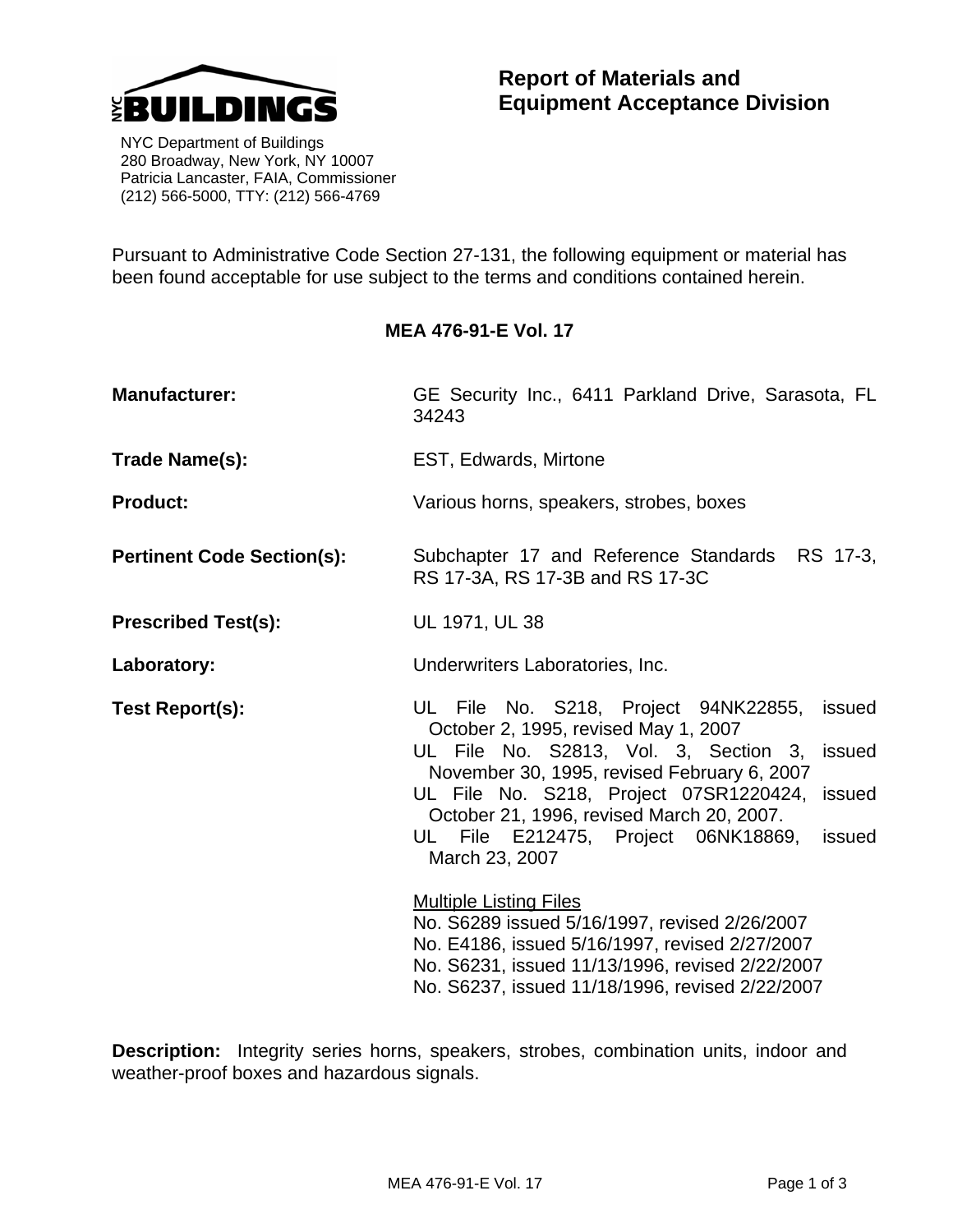| <b>EST Cat. No.</b>     | <b>Description</b>                              |
|-------------------------|-------------------------------------------------|
| 757-4A-T                | Horn strobe, 75 candela, red                    |
| 757-4A-TW               | Horn strobe, 75 candela, white                  |
| 757-4A-RS25             | Speaker strobe, 75 candela, red. 25 vrms        |
| 757-4A-RS25W            | Speaker strobe, 75 candela, white 25 vrms       |
| 757-4A-RS70             | Speaker strobe, 75 candela, red, 70 vrms        |
| 757-4A-RS70W            | Speaker strobe, 75 candela, white, 70 vrms      |
| 757A-SB                 | Surface box, red, indoor                        |
| 757A-SBW                | Surface box, white, indoor                      |
| 757A-WB                 | Surface box, red, weatherproof                  |
| 757A-WBW                | Surface box, white, weatherproof                |
| 27193-11-NY             | Box for SCA horns and strobes, one knock out    |
| 116DEGEX-FJ             | Hazard location strobe with ADA synchronization |
|                         |                                                 |
|                         |                                                 |
| <b>Edwards Cat, No.</b> |                                                 |
| 2452THS-75-R            | Horn strobe, 75 candela, red                    |
| 2452THS-75-W            | Horn strobe, 75 candela, white                  |
| 2471-25-75-R            | Speaker strobe, 75 candela, red. 25vrms         |
| 2471-25-75-W            | Speaker strobe, 75 candela, white 25 vrms       |
| 2471-70-75-R            | Speaker strobe, 75 candela, red, 70 vrms        |
| 2471-70-75-W            | Speaker strobe, 75 candela, white, 70 vrms      |
| 757A-SB                 | Surface box, red, indoor                        |
| <b>757A-SBW</b>         | Surface box, white, indoor                      |
| 757A-WB                 | Surface box, red, weatherproof                  |
| 757A-WBW                | Surface box, white, weatherproof                |
|                         |                                                 |
|                         |                                                 |
| Mirtone Cat. No.        |                                                 |
| INT-4T                  | Horn strobe, 75 candela, red                    |
| <b>INT-4ATW</b>         | Horn strobe, 75 candela, white                  |
| INT-4AR2                | Speaker strobe, 75 candela, red. 25 vrms        |
| INT-4AR2W               | Speaker strobe, 75 candela, white 25 vrms       |
| INT-4AR                 | Speaker strobe, 75 candela, red, 70 vrms        |
| <b>INT-4ARW</b>         | Speaker strobe, 75 candela, white, 70vrms       |
| 757A-SB                 | Surface box, red, indoor                        |
| 757A-SBW                | Surface box, white, indoor                      |
| 757A-WB                 | Surface box, red, weatherproof                  |
| 757A-WBW                | Surface box, white, weatherproof                |